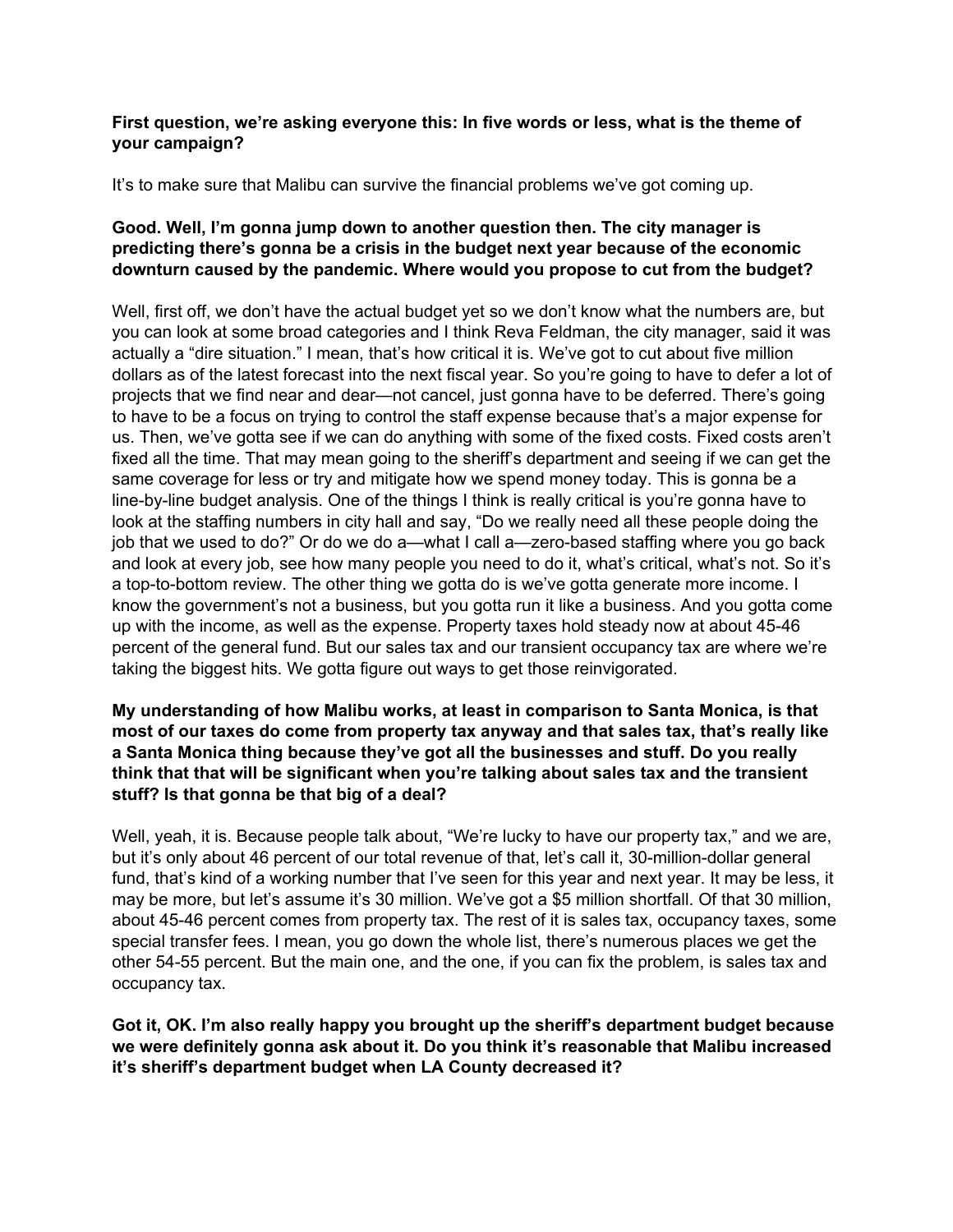First off, LA County and us are two different issues. We pay a fixed amount under our contract with the sheriff's department to provide us the deputy coverage. In effect, we've contracted for X-number of deputies to be on scene X-number of hours per day and so forth. The fact that they have to cut back in the county shouldn't have any real impact on us, although you have to perceive that if there's a major incident somewhere, they're gonna draw our deputies to that incident, just like if we have a major incident, we're gonna draw those deputies to our side. So we should be OK with the same deputies we have today. We're not gonna have any shortfalls, supposedly. But I think the issue is not so much the—and it's actually 23.5 equivalent deputies to get 15 on … ah, I wanna say this properly: 15 daily deputies. And what that is, is from midnight to midnight, there's supposed to be 15 deputies working our territory.

### **OK.**

We should keep that. But is there a cheaper way to do it? Should we have maybe one-person cars vs. two-person cars? Do we use, uh, they call it "CSOs" to do traffic enforcement instead of having a deputy write a ticket? You know, things like that where we can go, "Let's, let's save a dime here and a dollar there." That's what we're gonna have to work out.

### **OK.**

I'm giving you long answers because this isn't radio or TV, but I wanted to give you an answer that you can work with.

### **Thank you. We're gonna get back around to that. Um, let's do: Just tell me about your history in Malibu and what prepares you to take on this role.**

Alright. Well, I've been here over 20 years. Actually, we spent—my family actually lived in Agoura Hills about 18 years before that, so we were just on the other side of the hill and we knew a lot of people here in Malibu, anyway, so it was like we just moved next door when we moved to our place that we built here in Malibu starting about 1998. And I came here because I love this place! This, to me, is the most wonderful spot on Earth. I grew up in a small town actually outside of Memphis and I feel like this is the small town I always enjoyed as a kid. And it's just … perfect. So how am I prepared to move ahead?

#### **Yeah.**

I've always had my volunteer hat on here. When I was working, uh, very vigorously—I was the chief operating officer of a major company until 2007 when we sold it, and then I had more time to do things here to help the community. I took CERT training, became a CERT team member, advanced my AM radio license so I could be a back-up AM radio in the event of an emergency. And in 20 … 18—I had to think what year it was!—I became a member of the Public Safety Commission and now I'm vice chairman of the Public Safety Commission. So I've had my hand trying to help the city as much as I can. And also I've always been a member of my Homeowners' Association, usually being the president or vice president or treasurer, to help our little hamlet, as we call it, on Latigo Canyon.

### **OK. Do you feel—and again, we're gonna ask everybody this—do you feel you have the name recognition needed to win the election?**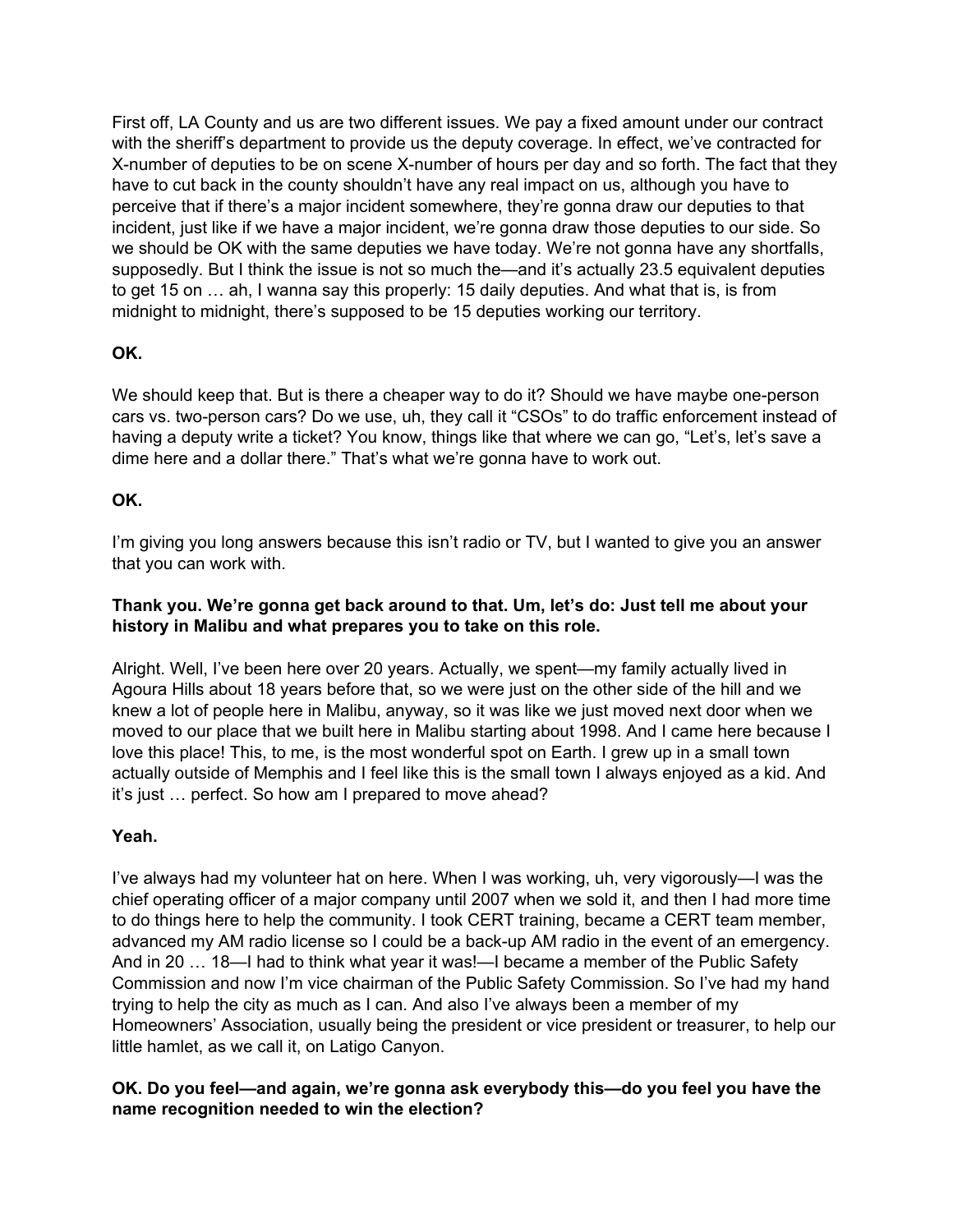# **Interesting.**

You know, this is a town of 12,000 people. And probably my biggest shortfall is people don't know me. That's one of the things I'm working on very diligently: trying to talk to as many people as I can, meet and greet wherever I can, get my exposure out, because I think once people know me, I'm a very qualified candidate. I think I've had a very good success record when I've had a chance to spend as little as five minutes with somebody. That's the reason why you see my … well, in light of COVID and the restrictions we have, I've had to rely heavily upon digital and media coverage in order to get my name out. But, once out, I seem to be doing all right.

### **OK. I thought that was an interesting answer because you do have a lot of endorsements, from Karen, who is on city council right now, a lot of former mayors.**

As I said, once people know me, I'm a first-tier candidate for them. And by the way, Karen appointed me to the public safety commission.

## **Yeah! So let's talk about that. What was your record like when you were on Public Safety Commission?**

Well, it continues on! I think some of the accomplishments we've done in public safety since I've been there … you know, the Woolsey Fire was a tremendous impact on the city. And that's one of the reasons why I put my hand up and said, "I'd like to be on public safety."

# **Mmhmm.**

And the evacuation plans, the way we try and manage the notification to people—I call it "alert and advise"—we worked diligently on that. The evacuation plans, trying to get the traffic lights back-up power, I'll give you sort of a broad overview and then we can go into more detail if you want.

# **OK.**

Um, the other thing we've been working on diligently is trying to get the traffic better situated in Malibu. The parking situation, like this last weekend, last two weekends and this coming weekend, we've had tow trucks at our insistence here in Malibu so that when a CSO or deputy needs to get a tow, they basically hold up their hand and here comes a tow truck! And that's helped enforce our laws, try and get our streets cleaner. Especially around fire hydrants! We've had more people that just think a fire hydrant is just another parking place. And here we are in high fire season coming up, we've gotta stop that. So evacuation plans, parking, general fire preparation. We've even done such mundane things as having Botts dots in front of the fire hydrants. You probably haven't noticed them, but you will after this conversation.

**OK.**

No!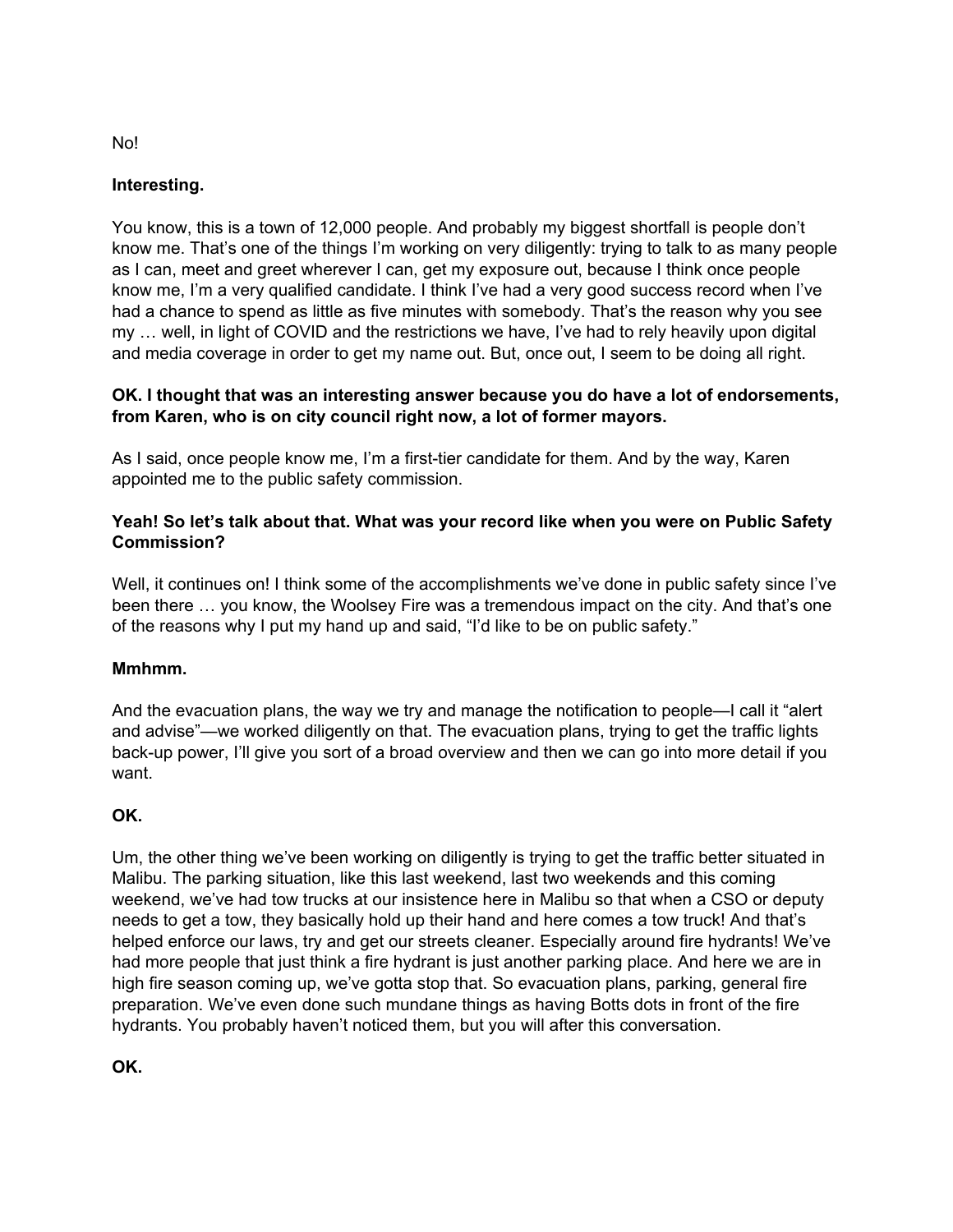There's supposed to be a blue bots dot, a little plastic marker you see in the street for dividing lanes, in front of every fire hydrant on the side of the street where the fire hydrant is. So when a fire truck from out of town comes driving along, they can see the dot and know a fire hydrant's right there. Malibu has almost none of those in place. They've been lost over the years. And we're having the Public Works District put them back in.

### **Oh, yeah … I have not noticed those.**

But you will!

### **Yeah, definitely will. OK, so a lot of your record on Public Safety has had to do with reacting to the Woolsey Fire and Improving afterwards?**

We have a great set of roadmaps and the three after action reports. There were three—just so you … since you're new here—after the Woolsey Fire, there was one done by the city, one done by the county, and one done by an outside third party (they did it on a volunteer basis). When you look at those three reports, you overlap 'em, you begin to see the common threads of what needs to be addressed. And that's—if there was anything you could look at and say "This is what we need to have done," that's what we've been looking at, the ones that are the common threads out of those: evacuation, alert, better preparation for when the fire trucks are here, and how we repopulate.

### **OK, so looking at all of those reports, one of the questions that we really wanted to know was, a lot of people think the response to the Woolsey Fire was mishandled. Who do you think was responsible for mishandling it?**

All you have to do is read the reports. There's several factors to it. First off, it overwhelmed all the resources the fire departments had. It wasn't that they went to Northern California, which is one of the misstatements. Southern California sent almost no equipment to the Paradise Fire, which happened basically at the same time. But they ran out of mutual aid equipment in Southern California. The fires that were taking place in Thousand Oaks and Woolsey basically sucked up the resources and I'm—this is my characterization of it—if you imagine it like a war where all the troops go to fight on one front and then the enemy circles around behind you and cuts you off? That's what happened in Malibu. Here's all these resources on the wrong side of us, with virtually no one ready to come to our aid on this side, and here comes the fire. So why were we out of resources? Mutual aid didn't work well, not enough equipment, mismanagement of how our assets were deployed. But then when it came to the fire here in Malibu, how did we handle the evacuation? Well, that could have been done better, no question about that, and that's the reason why we're trying to improve the evacuation plan.

#### **Hmm.**

And there's also another issue in this report. The idea that you can stay and defend your house in a fire is something that we've mistrained everybody to think they can do. The reason why I say that is, they look at the damage that happened and they say, "Why not –

#### **BIG MOTORCYCLE NOISE**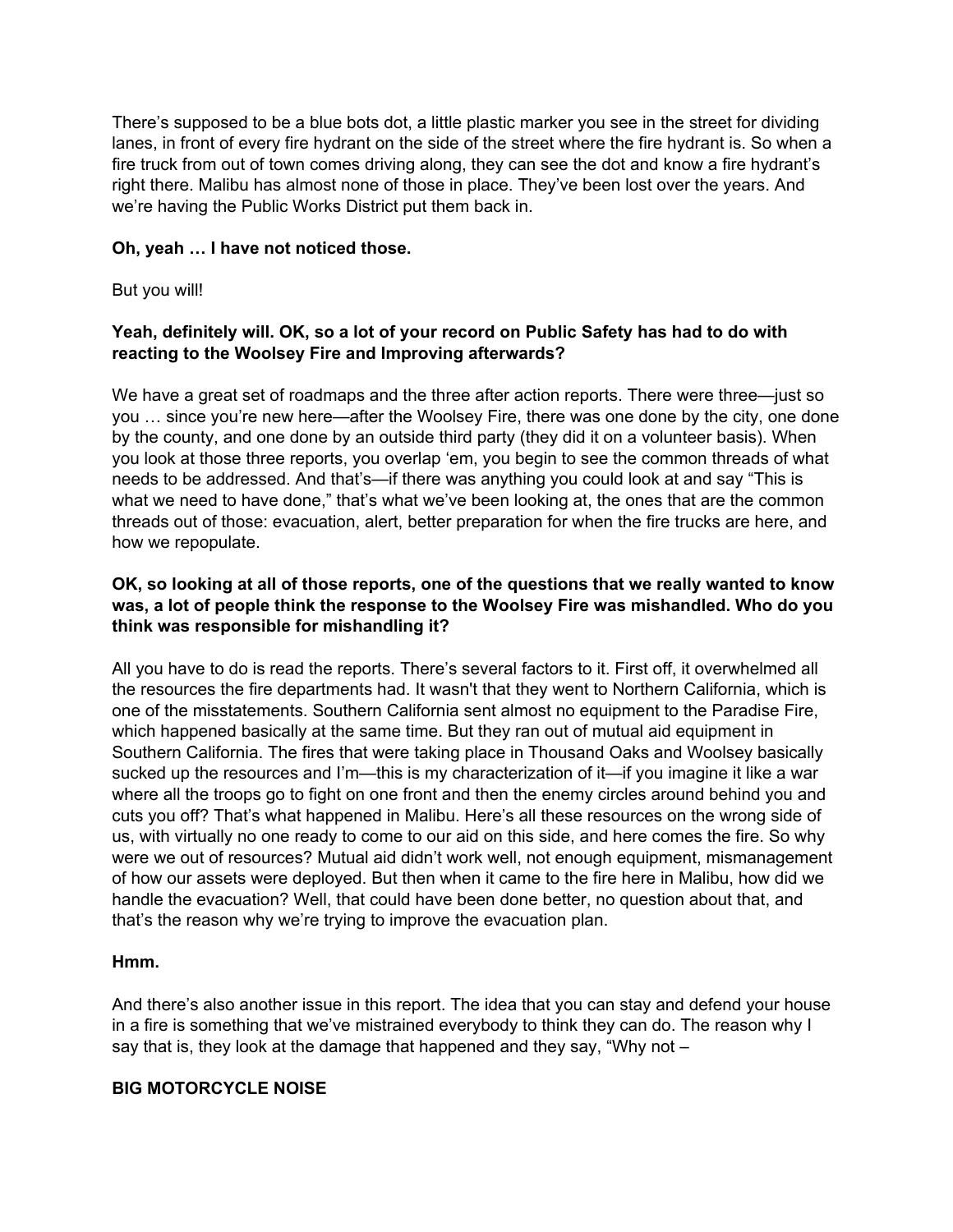## **Hahaha.**

I'l talk louder, how's that?

## **Alright, go for it!**

Um, because people felt like if they stayed behind they could've saved their homes, they could've saved their neighbors. And that's the wrong thing to teach everybody because, candidly, if you've seen a fire front come—and I have, I've actually been a volunteer fireman back in Tennessee—it'll scare you to death. And the last thing we want is a bunch of people trying to evacuate in front of flames that get trapped. They either need to get out early or know how to stay safely. There's a theory called "fire front following." We're working on that right now. This is also something that the Public Safety Commission and Public Safety Department of the city have worked on with an outside group that wrote one of the after action reports to let people that are qualified and trained stay behind to put out the embers after they've gone by. Most houses don't burn up instantaneously. They actually burn up from the embers and things that are left on the house, kind of like a campfire takes a long time to get started. Well, if you can come back just after the fire passes a house, you can probably save it as opposed to trying to stop it from coming to your house.

**OK … this is –**

More than you wanted to know.

**No! But it's interesting! My own question now is, you've been doing a lot to—basically everybody in Malibu is gearing up for the next fire.**

Yes.

**Hugely on their minds. You've been doing a lot to prevent or to help mitigate the effects of the next fire on Public Safety Commission.**

Yes.

#### **Why do you need to run for city council?**

Because the next steps that need to be done I think I can handle better at city council. Getting the rest of the evacuation plans in effect, the alert system in effect, dealing with the budget problems. What I do in Public Safety is just a minor part of what I used to do in my corporate life. And I'm looking at where the needs are, and we've got financial issues, we've got governance issues, we've got public safety issues. So if anybody is qualified to do it, I feel like I am, and since no one else seems to be stepping up at the experience level that I have, then I feel like I need to do it. The old classic line: "If not me, then who?"

**OK, uh, I think you were at the roundtable that Karen and Arnold, our publishers, hosted. Laura Rosenthal was there. She said something that I think a lot of city council members** who I've talked to who are on city council right now say a lot, and it's that you think you **can do a lot on city council, but you have to also accept that you can't – that, for**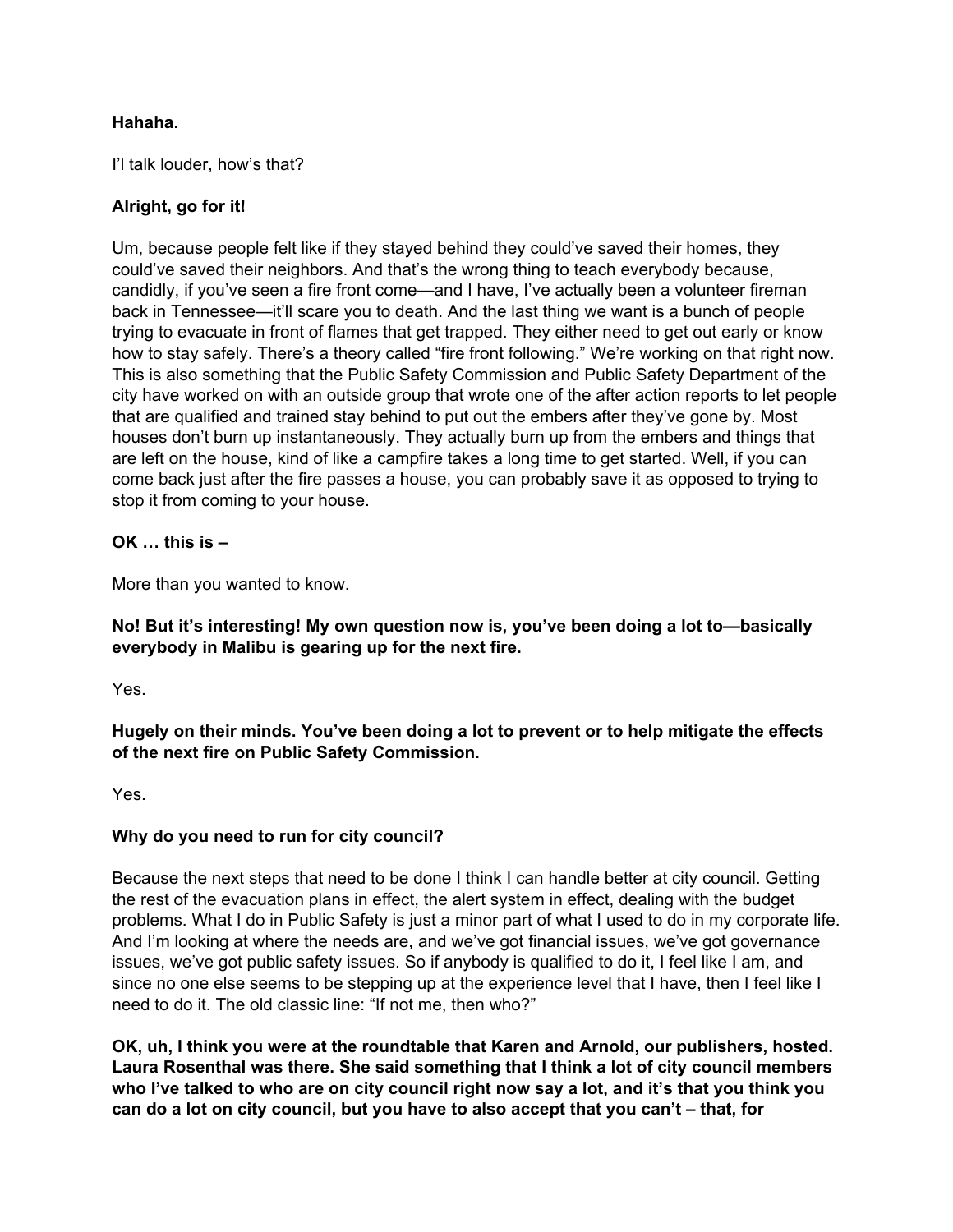**example, Caltrans owns the highway and that's, like, their thing. And then the fire department and the sheriffs are in charge during emergencies, that MRCA is encroaching on neighborhoods, that there's just a lot of other agencies that you have to work with and** that city council is limited. So while it's a step up, it's also limited in what you can really do. The question I was gonna ask is, as long as Malibu's been a city, it's been fighting for **local control. But there are some pretty high profile examples of how difficult it is for the city to have control over what goes on, just as the examples I gave you. Is it realistic to campaign for local control when, time and again, outside agencies have proven that they can have their way in Malibu?**

I think it's amateur hour for anybody to think, "Gee, I'm gonna go on city council and I'm gonna change the world." That's one of the things that you learn in the corporate world. When you're running a major business, you've got constituencies and restraints all over the place. Just because you're the CEO of a major corporation doesn't mean that the IRS is gonna treat you differently or the customers are all gonna come flocking to your door. You've gotta work with every constituency and every influencer. And you're right. Laura Rosenthal was absolutely correct in that discussion. You're right! You can't stand up and say, "I put out an edict or rule," and suddenly it all happens. We have to make it happen in a consensus-building and agreement-building structure. When you talk about outside agencies like CalTrans and so forth, you don't talk to them, and you don't work with them, then you're not gonna have any influence with them. And they won't have any influence with us. So you have to reach across and get these people to work with you and start building this consensus on things. That's how you get things done. It's not by standing up and suddenly saying, "I'm in charge." You stand up and say, "Here's my hand, let's go try and get something done."

**Definitely, and you've definitely focused a lot on that in your campaign materials. Specifically, with MRCA, you've called, on your campaign website, the way that they treat Malibu citizens and their property—I think is the phrasing but you can correct me if I'm wrong—you called them "deplorable?"**

Yes.

# **Do you feel like that's a good sign for a good relationship with them going forward?**

Look, you've gotta have an idea of what your counterparty is in every negotiation. This is gonna have to be a negotiation with MRCA. They also have to realize where you're coming from and we know where they're coming from. They've told us very clearly what their attitude is. We have to be clear on what ours is. You can sit down and say, "We have disagreements, now how do we get something done?" This isn't about trying to be nice with these people; they haven't been nice with us. But you have to be assertive and work to build a consensus. Know what's important to them, know what's important to us, and try and get something worked out in the middle.

### **OK. On your campaign site, you talked about unnecessary divisions, specifically on city council, as well. Who is causing the divide and how would you propose to—basically, what are you talking about there?**

Alright. Look, we're a town of 12,000 people, but we're 21 miles long.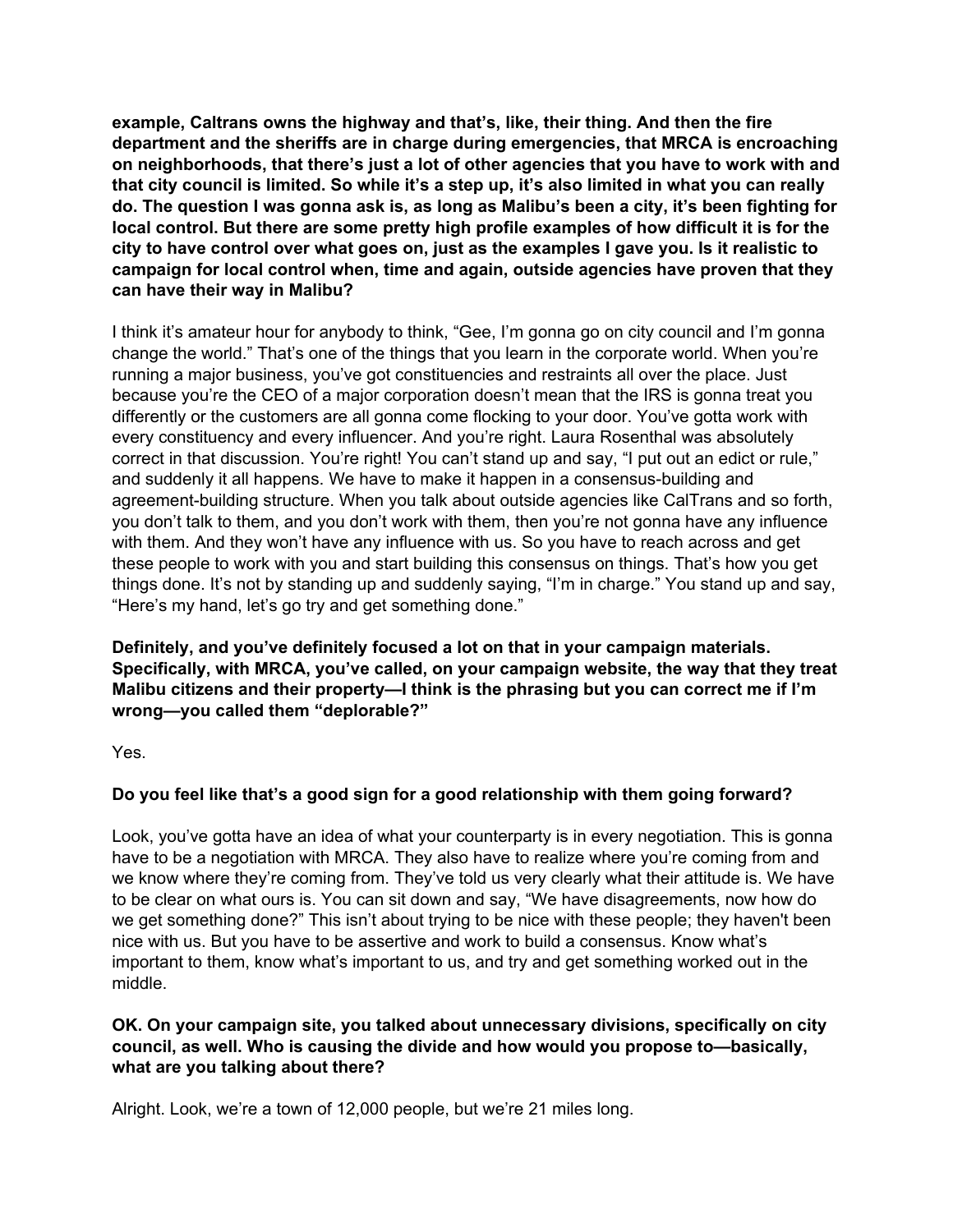### **Right.**

Every neighborhood is its own little silo. Within multiple neighborhoods, you'll find silos that have common interests and common non-interests. Um, look, if it's only your way or the highway, then you're not gonna get anything done, and what you have to be able to do is to reach across to everybody and say, "What can we do to make something happen that's agreeable for all of us?" You'll probably ask me in a few moments about short-term rentals.

### **Ohhhh, yeah. We had a question right there.**

That's a perfect example of trying to build a consensus. There's a whole group of people in town that their silo is, "No short term rentals." There's another group of people that say, "I can't live in my house if I don't have a short term rental income." Well, those two are about as opposite as you can get. Now, how do you find a common ground that will work for both of 'em? And that's what I'm talking about, is trying to get these people to see what we can work out together, so instead of everybody saying, "I'm not happy with the outcome," they can say, "I don't like everything that I got in the deal, but I got something I think is gonna be workable and they listened to me." That's how you build a consensus, that's how you get across the silos, that's how you get the restrictions that everybody seems to have about, "I'm not gonna work with you on this because you're not gonna listen to me:" I'll listen to 'em. And by the way, my campaign … you can talk to a number of people that are not supporting me—I know who doesn't support me—and they'll tell you I talked to them.

### **OK … so when I asked "Who is causing the divide, specifically on city council?" Are you talking about a specific person and their constituents or larger groups, is that what you're talking about?**

Look, the city council represents the city. They have people they listen to and constituencies they listen to. There's nobody in particular. And honestly, if you have the right people on city council, they're listening to everybody. But let me digress for a moment and talk about what I think—because I've been asked this numerous times—what do you think the right city council should look like? What I've said is, we need to have people who are different. If everybody thinks every house in Malibu should be blue, then you have no divergence of opinion, no new ideas, but what you really should have are five council members who see things in their own way, represent their own set of people that they talk to, and they come together, and instead of being—and I'm not saying they are—adversarial, they start saying, "Oh, I see how your idea comes together, my idea comes together," and suddenly, instead of being five—and I use the word "silos" again—they become a cohesive group and say, "This is what we can do for the city." And that's how you build a really good city council, a really good board of directors, a really good chief executive office. This is how you start making things work better.

#### **OK. And I just wanted to touch base on the short term rentals, specifically. What's your** view on how much the city has done so far? Do you think they need to do more to restrict **them?**

If you ask the city staff, I think they're on their seventh version of short term rental proposals, and it's way past time to get this resolved one way or another. We've got a bunch of people in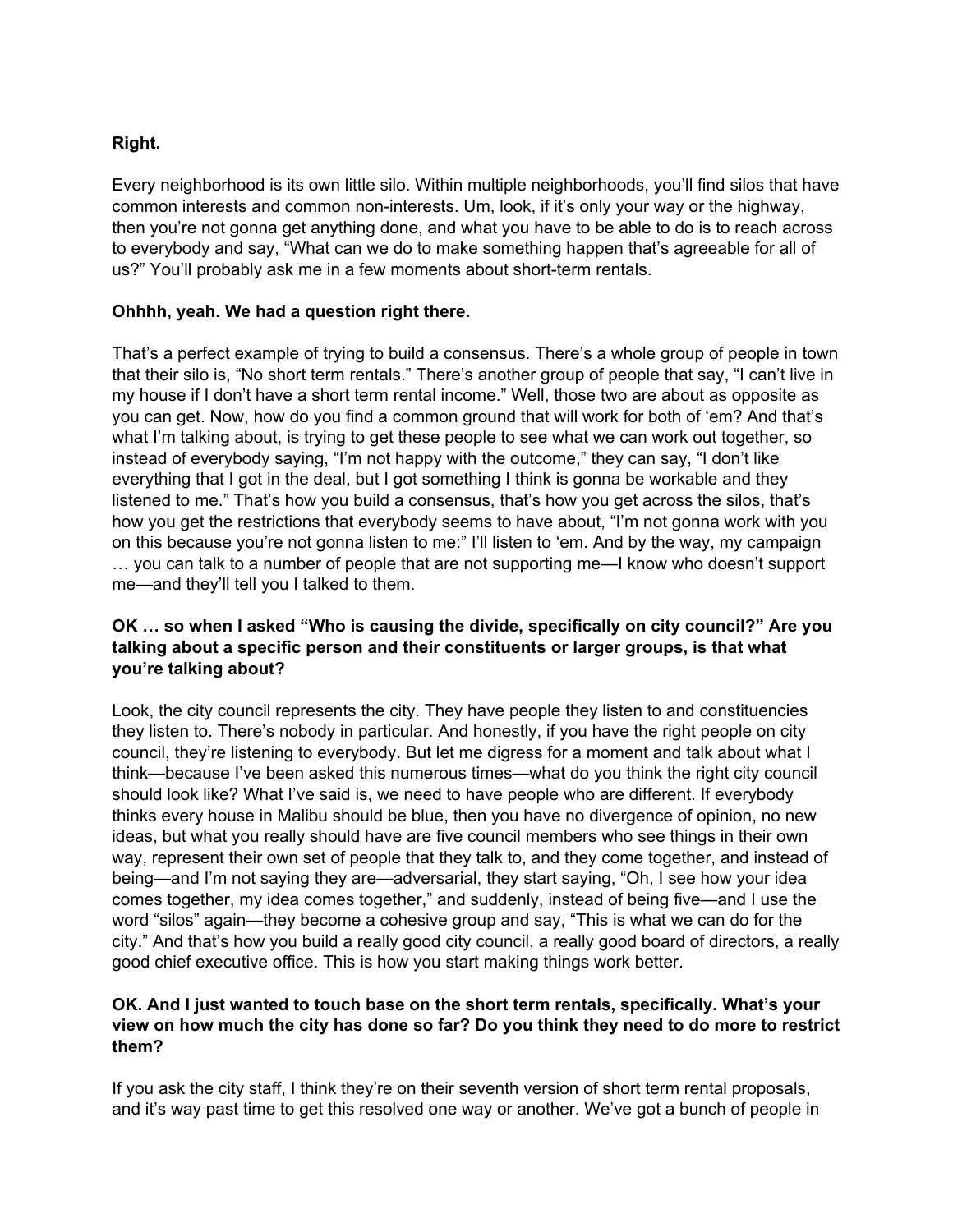this city that are very unhappy with the way short term rentals are operating today. Not talking about what we want in the future, but how are they gonna operate today? So –

## **SIREN**

It's noisy here, by the way, haha.

### **I know.**

Idyllic setting, but you hear a lot of noise.

# **The good thing is, I'll be transcribing it, so it's gonna be in print.**

Yeah, I know.

# **Won't come through, but yes, haha.**

Um, if you look at what needs to be done in short term rentals, I have a home in Lake Arrowhead, and I watched how they solved the problem up there, and then I see what we're doing here. Arrowhead was the same way, and it's an unincorporated area so the county had to make the decision and it was a group of people that said, "I don't want 'em," a group of people that said, "I need 'em," and they were in total disagreement until someone thought, "What's the major stumbling block?" And it was really enforcement. People were willing to agree to something in the center with the unquestioned enforcement that the rules were gonna be applied. And that's what I've suggested here. Look, let's have dedicated code enforcement officers who are paid for by the permit fees for the people that are generating the income, and this would envision, say, a once-a-year inspection of the property, the code enforcement officers know the house, they know how many cars are supposed to be parked there, how many people can sleep there and so forth. It's posted outside. And if you have a problem at 1 o'clock on Saturday morning, you can call a phone number, and it gets resolved then. Not Tuesday. That brought people together and they said, "Oh, now I see this can work." The other thing is, how deep do we go on what we allow? Obviously, it seems like there's a consensus for hosted short term rentals.

#### **Yeah.**

But you also have a large number of people who are not happy with that because they need the income or they rent their house out two weeks a year so they can take a big trip. Are we gonna make a criminal out of somebody that rents their house for two weeks? But we need to have a process for how we handle more than the hosted house. But there's a limit as to how far I think we can go, and that is, there probably needs to be a primary resident and probably no corporate ownership.

# **Got it.**

So there truly is a Malibu resident renting their house out, either while they're gone or while somebody's living with them or in their guest house. But it's something where the enforcement has to be very strict and we don't turn the city into a bunch of hotels.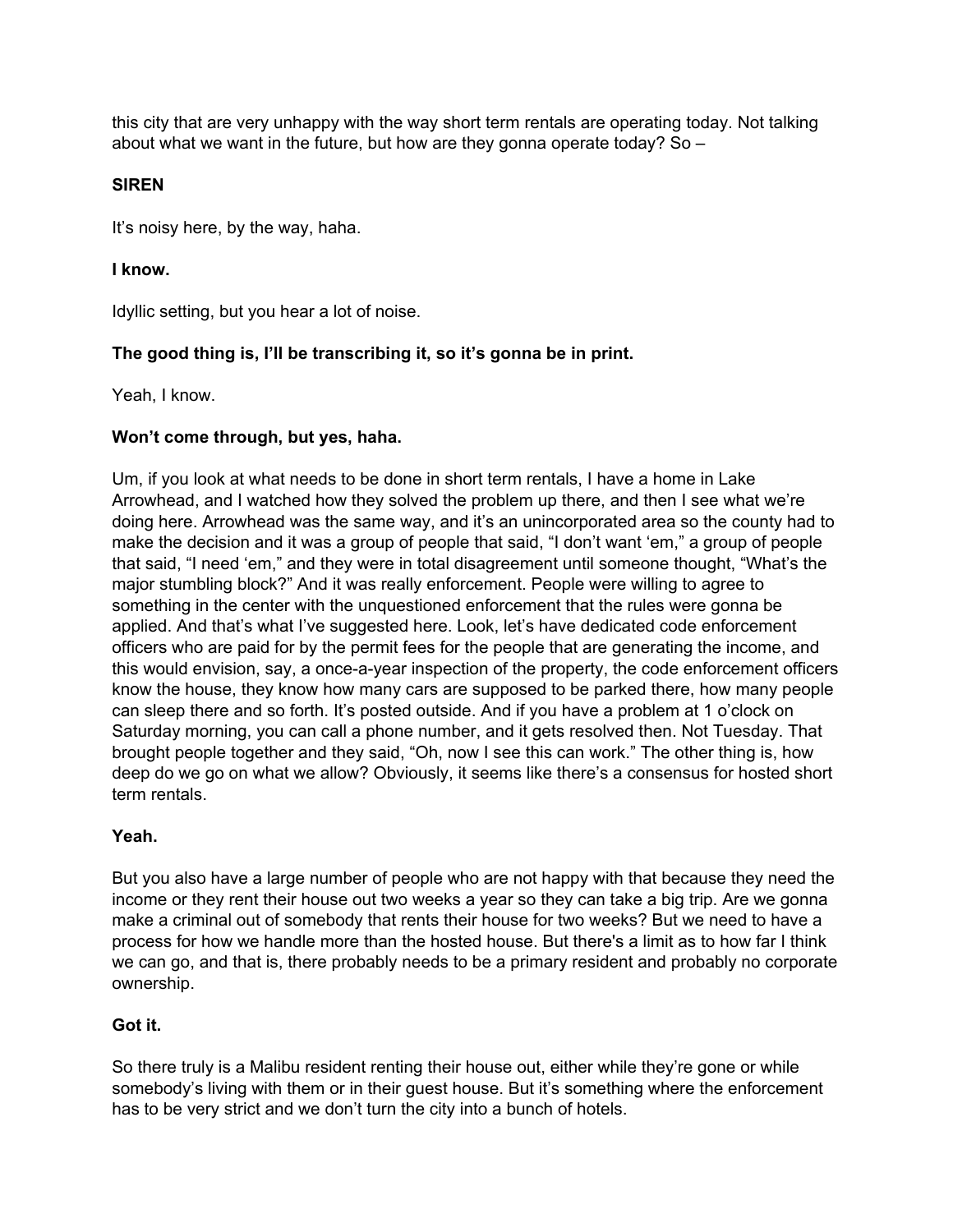### **Thanks for clarifying that. Enforcement, yeah, that's come up a lot at the …**

I've said this in city council meetings, I said, "the number one issue, before we ever get to decide how deep we're gonna go into short term rentals, enforcement, enforcement, enforcement." And you've gotta be able to show that this isn't just a one-time, today, that we're gonna have enforcement. You gotta show, "this is the structure that's going to enforce our rules." People forget that when the council passes the law, it's gotta be enforced. And that's what we need to have. I use the phrase, "if we're going to growl, we need to be willing to bark." And that's what needs to happen on the short term rentals. These are the rules, this is how we're gonna enforce 'em, and we keep going.

**Very comprehensive answer. I'm gonna pivot … let's see. I wanted to pivot to the school system. Emily wrote this question, so I'm just gonna read it to you, and then we can clarify: "On your campaign website, you say you 'understand the importance of maintaining Malibu's unique school system and want to be focusing on preserving local student enrollment and emphasizing an efficient use of existing school funding.'" To me, that's a little vague. When you say, "unique school system," I wanna learn a little bit more about what you mean by that. And then also, specifically, what do you wanna accomplish numbers-wise with the schools and how do you propose to get there?**

OK, let's talk about why we need a school system first.

#### **OK.**

When you have a family that is saying, "Where do I wanna live?" Because what you're really saying when you have a family or you're going to have a family is, "Where do I wanna raise my children?" What's one of the first criteria? How good are the schools. And you can look at places like Arcadia or San Marino or Beverly Hills or Agoura Hills that have fairly good or excellent school systems. They attract families even if the housing prices are expensive because people go, "I'd rather put my child in a public school that's really good than have to pay for a private school somewhere else." So if we had really good schools, we'll attract the families that create the future of Malibu. You know, a city rolls over based upon people growing up in the town, coming back to the town, bringing their families back to the town, and if we don't have a good school system, we're not gonna have that seed that causes the city to maintain itself. Otherwise, we become a resort town with a bunch of rentals.

#### **OK.**

First criteria is: get a family-oriented school system that people wanna belong to. Now, we're in a unique situation. I understand we're the only school district in California that is separated in two parts.

#### **Mmhmm.**

How disconnected can you be? And we only have 1500-1200 students, I don't know what the final count is this year, it's hard to tell where we're gonna start with this year, especially now.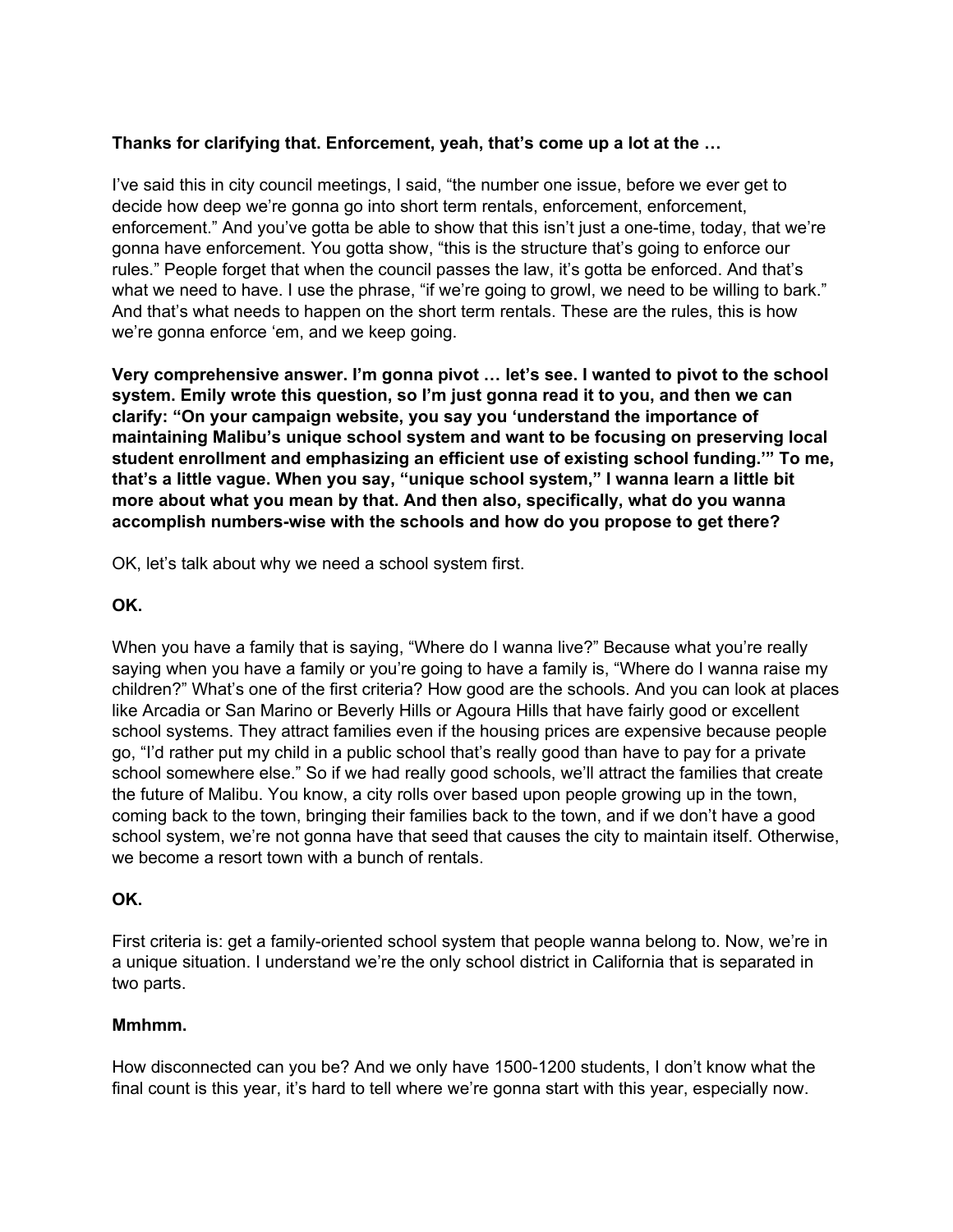That's actually a very large private school. There are private schools in our area around here that are that size.

# **OK.**

So we need to have a good school system for our little town with 12,000 people, we got 1,200 students and that becomes Malibu's school. As a city, on the city government side, we can't do a whole lot except be a cheerleader, provide support where we can, and help them where we can, because it's really up to the parents in the school district and the county school authority—I forget what the name is at the moment.

# **SMMUSD? Is that what you're talking about?**

Uh, no it's the county supervisor of schools. And then there's the state superintendent of schools.

# **Got it.**

It's out of our hands. But we can be an influencer and a supporter. So I think what we wanna do as city council is do everything we can to help the school district to become separated, be viable, and be the best school we can be. So yeah, we can't give 'em money necessarily but we can give 'em support and we can help with things.

## **So the answer to what you want to accomplish specifically would be … help Malibu parents advocate for a fully-separated, like, basically going away from SMMUSD?**

Absolutely, and do everything we can to make it happen. It's been going on way too long.

# **Yeah.**

And kids are gonna graduate from this school system that were in first grade when we started talking about it.

# **Yeah?**

And there's still not gonna be a separate school system.

**Yeah. One issue I would have with that is that Malibu's schools population has been declining. So if you wanted to create a separate school district, that school district would be shrinking as it was created. Why do you think that the numbers are declining and do you have a way to address that?**

Got two issues. First off, you've got the Woolsey Fire. And I'll just give you an easy example: they had a twelve-man football team in the high school. After the Woolsey Fire, it was an eight-man football team. That's how many students left in the high school—that you couldn't field a full football team.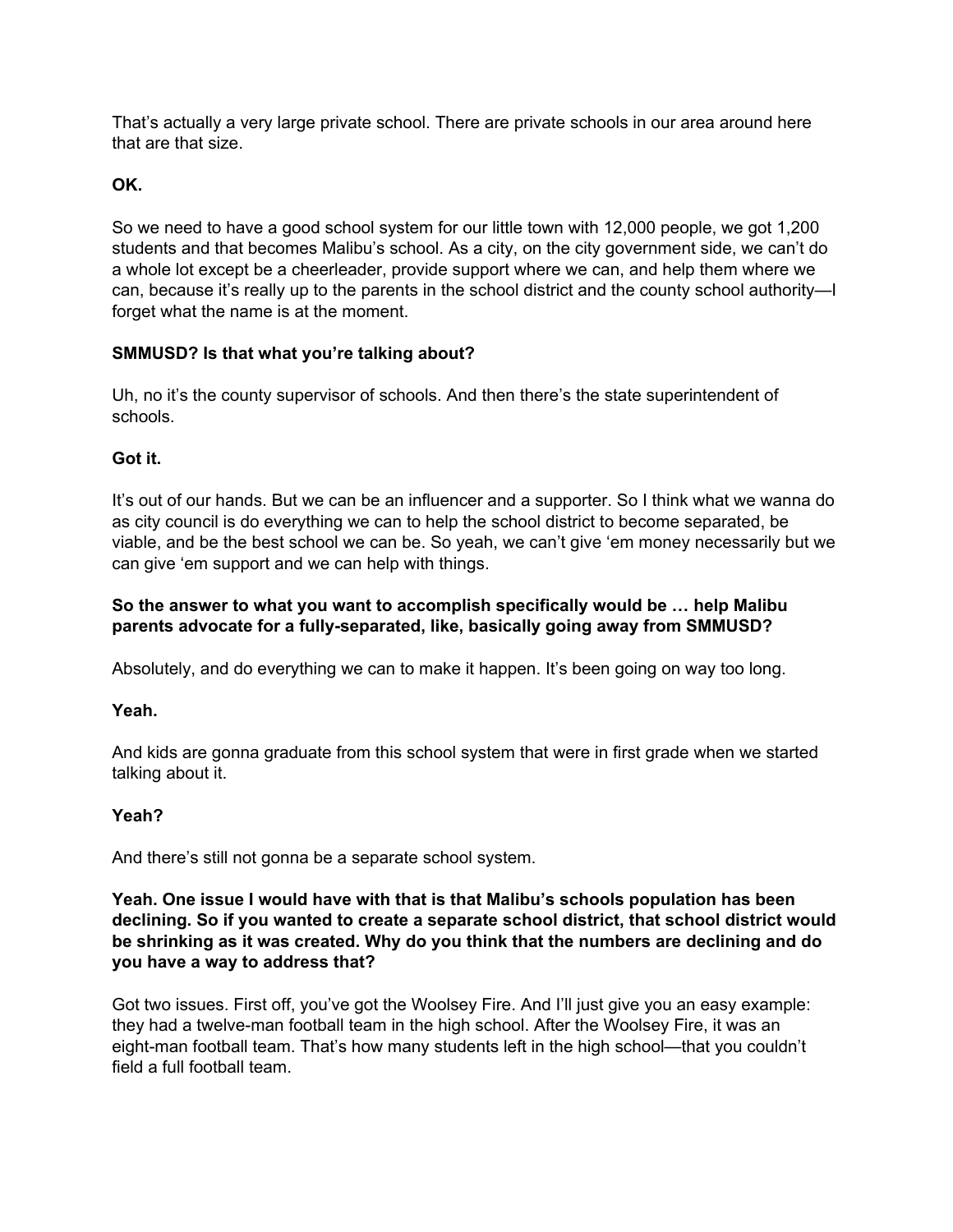### **Right.**

Woolsey Fire caused that. So as we get houses being rebuilt and coming back, hopefully the families will return and that will help repopulate the schools. But also what I said before: if you've got a good school system, hate to use a phrase from baseball, but "if you build it, they will come." Yeah, I think we'll have the kids return. A quality school system brings quality students. People will wanna come here.

**Yeah. Again, I think … like we talked about, everybody in Malibu is gearing up for the next fire and so that the students will wanna come back just on if there are enough houses for students is really gonna depend on how we handle the natural disasters of the next few years, too. That's also something you can do on city council.**

You've got it exactly right. Your job is … the job for the city council, the sheriff's department, and everybody else, is not just to put the fire out, but to save the town.

#### **Yeah.**

You know, we're at high risk from about Malibu Canyon all the way to the 405 freeway. Parts of that haven't burned in about 27 years. We are so due for a fire in those areas, we have to realize that it's almost inevitable. We've got to save the town this next time.

**Yeah. I agree. OK. I got one more question that's generally about your life in Malibu and then the rest are gonna be about your campaign and the race specifically. So this question is, uh, I think you already told me, but how long have you lived in Malibu, and do you think the quality of life in Malibu has gotten better or worse?**

I lived a little bit over twenty years.

#### **That's right.**

Quality of life, to me, has not changed as much as maybe the attitudes changed. I think there's a little bit more—I don't wanna say "partisanship" because that implies Democratic, Republican—I think there's a little bit more divisiveness because I think people are becoming, as I call it, silo'd.

#### **Hmm.**

I will say though that since the last six to twelve months because of the COVID issue, we're having a different town right now because we've become a destination town more than ever. And parking – and for instance, this Labor Day Weekend – is going to be horrific. I'm already, as part of my Public Safety Commission role, I'm going to be out working with the sheriff's department and the CSOs trying to see if we got any traffic issues. Last weekend, Chris Foster who is the chairman was doing it. This week is my week. So, it's ...

#### **Good luck! I hope you wear a mask and stay safe and everything.**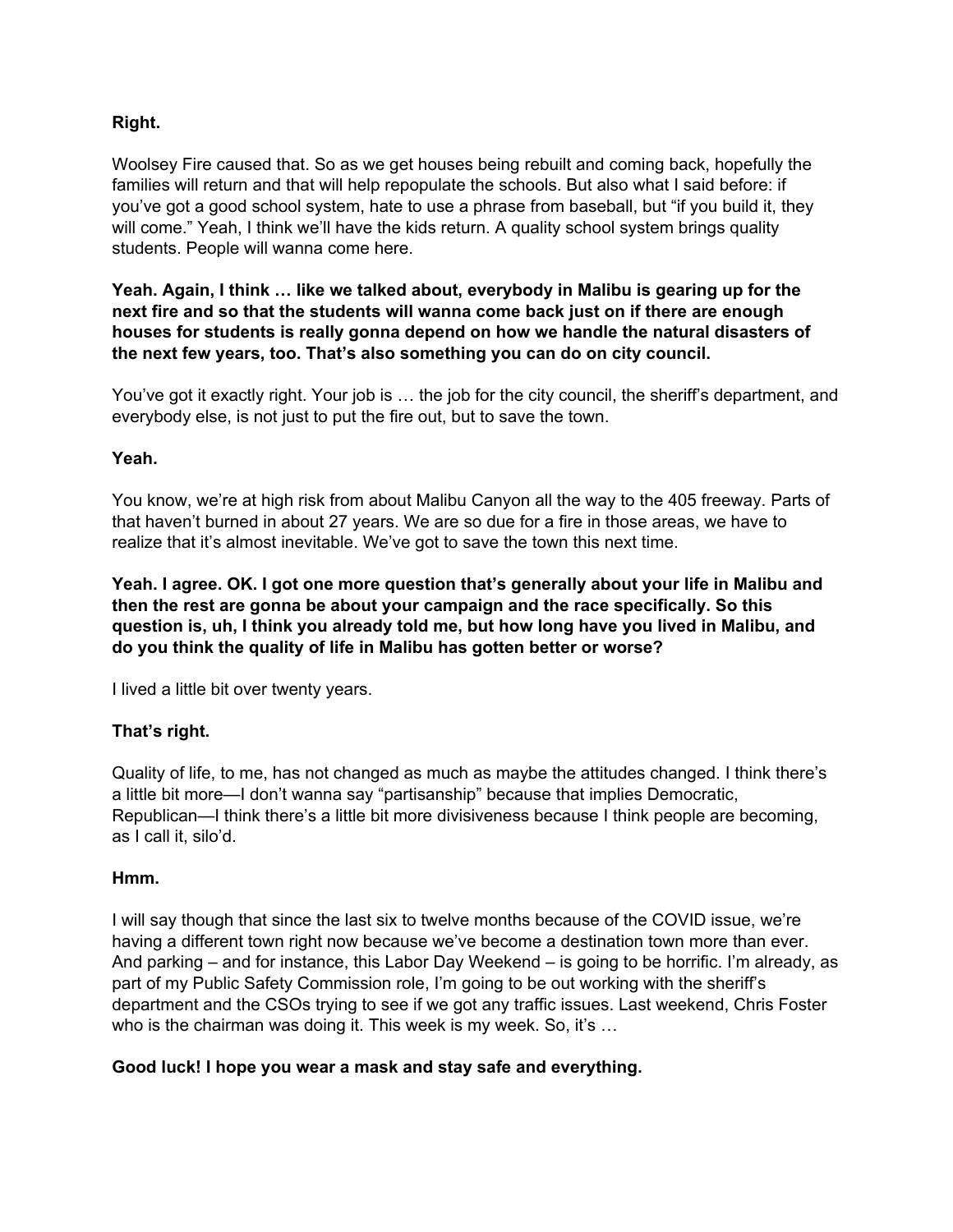But that's the biggest change and that, that will pass. Once we get COVID passed, once we have more options to get out of the house better, got schools and so forth, Malibu's life will return back to normal, which is only 12-15 million visitors per year.

### **Got it. I think it's interesting that you touched on … I don't know how we would talk about – because you're right, I think "partisanship" implies Republican/Democrat – I think maybe "polarization" may be a better word in Malibu.**

That's a much better word, I like that much better. I'd appreciate it if you used it instead of "partisanship," I couldn't think of a better word.

**OK! We have a question about that and you, specifically … I mean, not necessarily you, specifically, but city council, specifically, council members and city staff are more and more becoming targets of both national (so, from Mitch McConnell, FOX News) and then local disdain (uh, a lot of Facebook groups, just a lot of talk around town) and the tenor** has just really changed in the past few years, at least, we think. Are you ready to field the **level of scrutiny that council members can expect in the role?**

Sure. That's, look, I got a thick skin. You know, if you do the right things and you've done the right job to do the right things, then you'll take the heat for your decision. You're not gonna please everybody. You just have to see if you can't build the most number of people that buy into the program and support it. Now, you're right about the polarization and the volume, but I think social media overamps the number of people that are really feeling this way. You look at the voting population of Malibu and there are people that are on social media and people that are not. We hear a lot – those of us that look at social media—we hear a lot of the same people shouting the same things. You have to ask yourself, does that speak for the entire population? I think a lot of the people that are on social media have valid issues. A lot of people have misunderstandings as to what they're talking about. Somebody told them this, and they think that's true, and so forth. You know, the old joke: "It must be true if it's on the Internet." There's a lot of that. So yeah, city council staff has caught a lot of gas. I don't know that it's all justified, some of it is. But it comes with the turf.

**OK. Uh, something else that comes with the turf is … like council member Mikke Pierson talks about this a lot, he's on the phone, especially with the short term rentals thing, he talked about it a lot, he's on the phone all the time with his constituents. City council just** takes up a lot of your time, all hours of the day. This is a tough question because ... city **council races tend to draw people who are older, who are retired, and who have enough money to put their time towards this. Can you afford to be a city council member and can you afford to run this race?**

Yes.

**OK. We were gonna ask, "What's your net worth?" You can answer that if you want, you don't have to, though.**

Haha, I think that's an inappropriate question, but let's just say it's enough.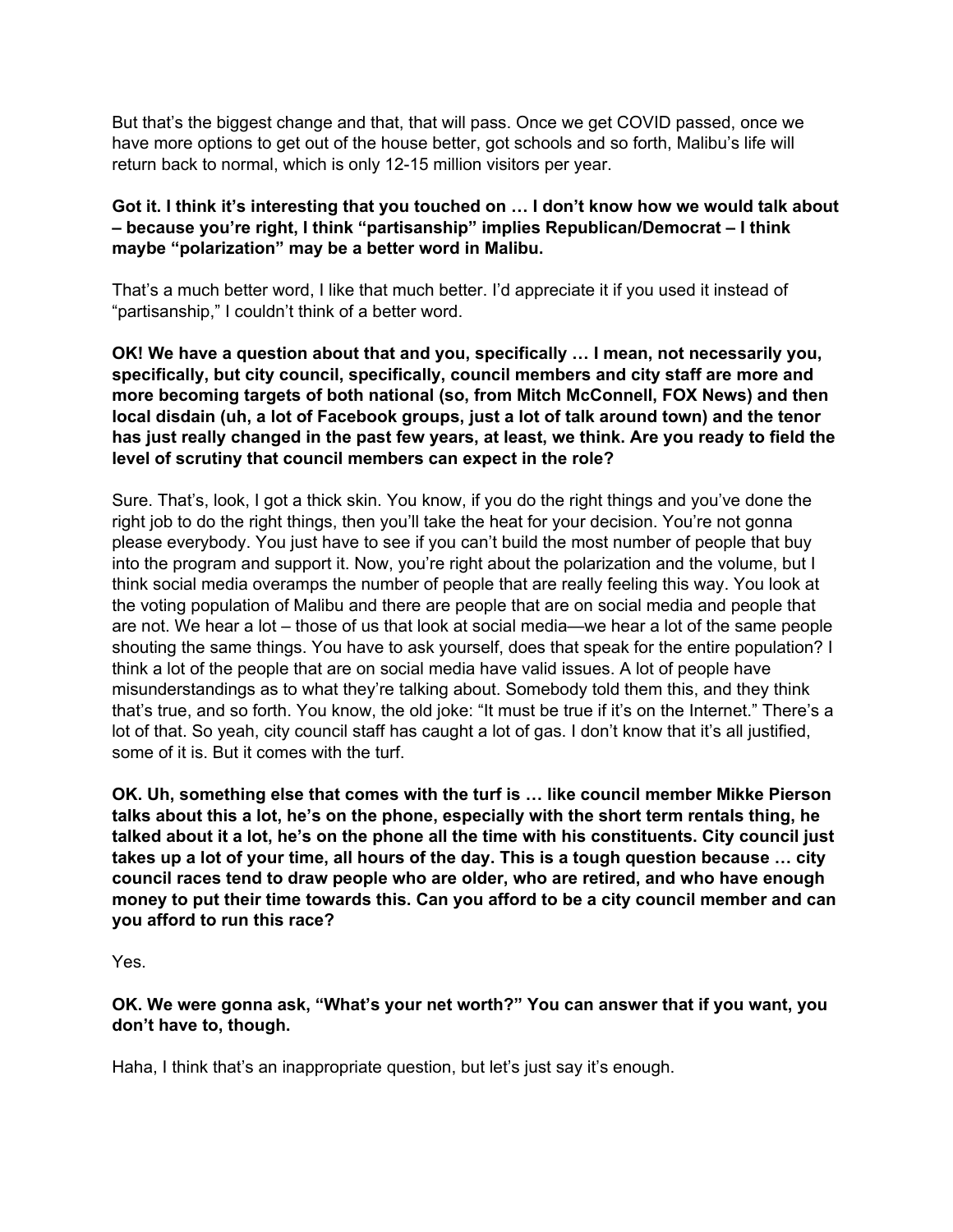### **Alright! Sounds good. I'll cross that question off. We were considering it, but we decided not to. Alright, I have two more questions—**

And by the way, I made sure that if I'm elected, when I'm elected, I have the time available to spend. I figure this is somewhere between a 30-50 hour week job, being a city council member, just because I know what it takes to be a public safety commissioner. And I know how I wanna run an office if I was a city council member. Yeah, it's a 30-50 hour week position. My joke is, I get no compensation for being a public safety commissioner, so I'm gonna become a city council member so I can make about \$2 an hour. Hoping to move up!

**Got it. I'm glad you brought up your experience on the public safety commission. In your campaign video, you focused on your experienced leadership. But you're running against Rick Mullen, who is an incumbent, a former public safety commissioner, also a planning commissioner, a former VP of the Malibu Democratic Club, and basically, a lot of other candidates have experience, too, and in similar capacities to you. I think you, on your website, it says that you have kind of a business angle that you can bring to the race, but Steve Uhring also has business experience. What is making you different than all the other candidates?**

Well, I don't know what Steve Uhring's experience is, so I have to defer to what you may know that I don't know. But in terms of what I bring, this, to me, is a big business. We have constituencies, we've got—call 'em customers if you wanna call it that—and we've got issues and agendas and capital expenditures and so forth. This is a big business. I'm used to running a big business. We have a 60 million dollar a year budget. Most of the people that are running on this campaign have experience in their own little niches. But I'm the only one that's actually run major businesses with budgets like this, staffs much larger than we have for city hall. I know what we're facing, I know what needs to be done to run an operation well and efficiently. So that's what I bring to the table. I don't know what Steve's background is—like I said, I don't wanna comment on it – but I think I'm the only person that's been a chief executive officer, chief operating officer, of any company. And I've also been on corporate boards. I'm the one that people usually have brought in, when you've got problems in a company, I'm the one you call, uh, I've got a history of turning things around, making it work, so, yeah, I think I'm the right person for the job.

Yeah, hmm. I would wanna push back a little bit and say, so I see your point for sure that **your business experience definitely would really help, but at the same time, city council is not a business because there's a huge public service component to it, as well. In that way, it would differ from a really big company.**

I think you're wrong there.

#### **OK.**

Let me correct you on that. If you think public service is different than running a business, I think that's a misstatement, because if you think about it, if you're Zoom, are you a big business because you're Zoom or do you provide a—and I'm using them because how many schools have suddenly become dependent on Zoom? That is a public safety, public service kind of a business right now. And it's no different than working for the city. We have to provide necessary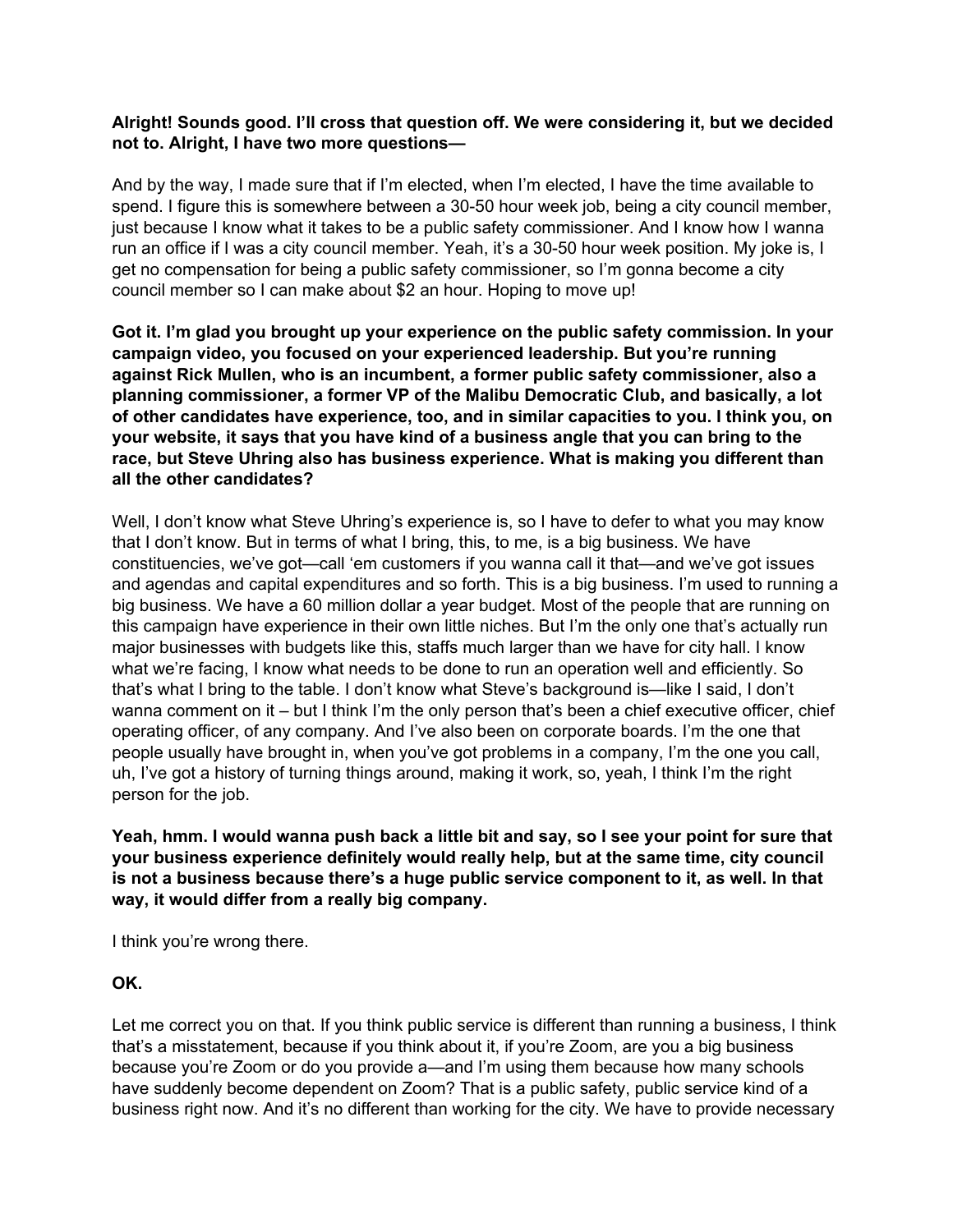services. Let's say we were in property management as a business. Well, we've got fire protection, police protection to deal with, the same things you'd have if you were in property protection for a huge company, fire protection, police protection, safety of the tenants, so on. So yeah, it's got a different name on the door, but you still have constituencies that you have to work with and support and make sure they're taken care of and that's true whether or it's a business or you're in government. And people in government are quick to say, "Oh, we're not in a business." But you know what, if they wanted it to run well and satisfy the clients, who are the constituents, they'd run it like a business and make sure that they were satisfying the needs and requirements of the population. Not just saying, "Hey, we're a government, we can't do this."

### **OK. Thanks, Doug. I have one more question.**

OK.

### **Let's see how we're doing on time.**

We just need to make sure Paul gets his free moment, too. Oh, he's at 2:30!

**Oh yeah, we got a lot of time. Yeah, and we've done this about forty five minutes and these run about forty five minutes to an hour. So we're doing very good. Um, easy question … or maybe not an easy question, but. The question we're giving to everybody as the last question is: What do you think is the number one issue facing Malibu today and what are you gonna do in your first year in office to tackle it?**

The biggest issue we have is the one that nobody's really talking about because they're all focused on, you know, what's important to an individual. Short term rental or how do we manage fire prevention or whatever the particular tactical issue is. The strategic issue we've got is how we're gonna pay our bills. We're in financial dire straits. And we made it through this year's budget by basically taking the icing off the cake, whatever you wanna call it. We've pulled every cheap trick out of the book to make sure this year worked. Next year, '21-'22 and '22-'23, are automatically gonna be very difficult times for the city. And people that talk about, "Oh, I wanna do this, oh, I wanna do that in city government," you don't have the money, can't pull it off. We're going to have to live within our means and it's going to be a tough 2-3 years guaranteed.

#### **So for you the biggest issues is staying within the budget, staying within Malibu's needs?**

Well, that and – you haven't seen my video that's gonna come out shortly, another video—and I call it Black Swans. Have you ever heard of Black Swan theory?

### **No, but I did see you mention it on your campaign website, I thought you were talking about the movie. Nope?**

Nope. This is a longstanding business statement when you say, "It's a black swan event." The one-in-a-million event. How often do you see a black swan? Once in a million. And there are such things as black swans. They happen so infrequently, you go, "Oh, that's a black swan event." But in hindsight, you knew it was gonna happen. We've had the Woolsey Fire. We got